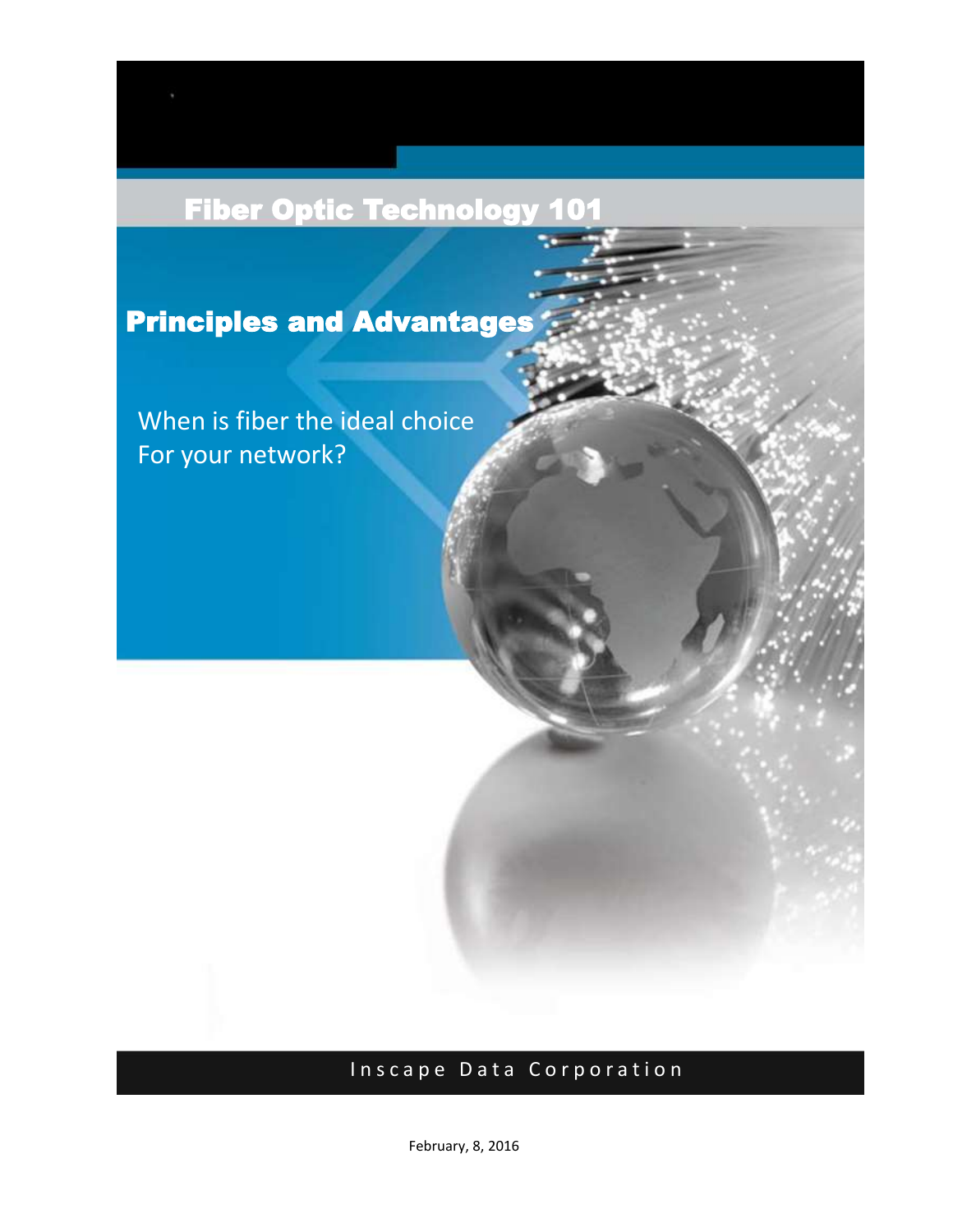## **Table of Contents**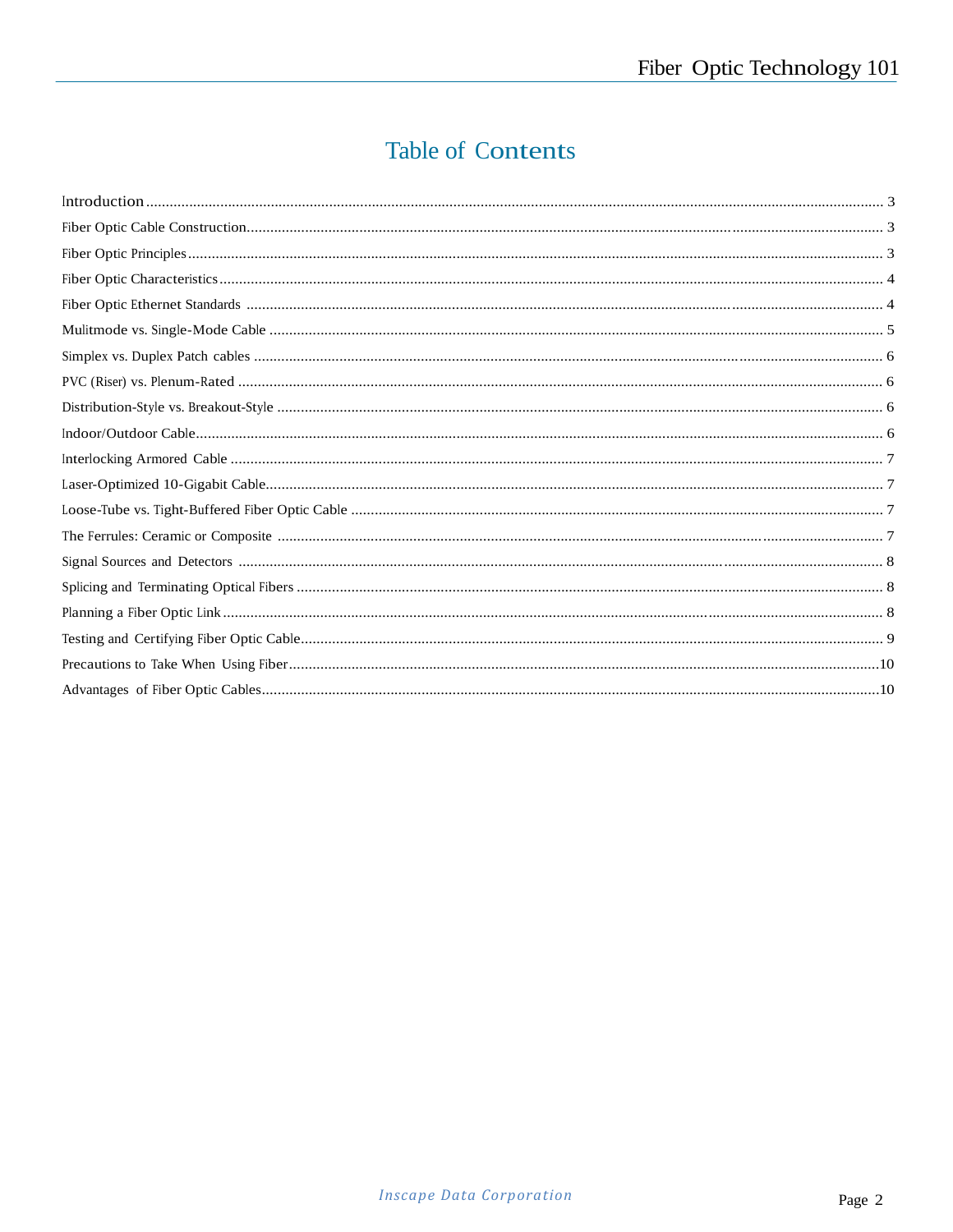## **Introduction**

Fiber optic cable is one of the fastest-growing transmission mediums for both new cabling installations and upgrades, including backbone, horizontal, and even desktop applications. It works very well in applications that need high bandwidth, long distances, and complete immunity to electrical interference. That makes it ideal for high-data-rate systems such as Gigabit Ethernet, multimedia, Fibre Channel, or any other network that requires the transfer of large, bandwidth-consuming data files, particularly over long distances.

Fiber optic links offer far greater distances than copper links do. Conventional electrical data signals are converted into a modulated light beam, introduced into the fiber and transported via a very small diameter glass or plastic fiber to a receiver that converts the light back into electrical signals.

### Fiber Optic Cable Construction

Because it's usually made of glass, fiber optic cable cannot withstand sharp bending or longitudinal stress—even though it seems quite flexible. Therefore, when fiber is placed inside complete cables, special construction techniques are used to allow the fiber to move freely within a tube. Usually fiber optic cables contain several fibers, a strong central strength member, and one or more metal sheaths for mechanical protection. Some cables Figure 1. Fiber Optic Cable Construction also include copper pairs for auxiliary applications.



Core —This is the physical medium that transports optical data signals from an attached light source to a receiving device. The core is a single continuous strand of glass or plastic that's measured in microns (µm) by the size of its outer diameter. The larger the core, the more light the cable can carry. All fiber optic cable is sized according to its core's outer diameter.

Cladding—This is the thin layer that surrounds the fiber core and serves as a boundary that contains the light waves and causes the refraction, enabling data to travel throughout the length of the fiber segment.

Coating—This is a layer of plastic that surrounds the core and cladding to reinforce and protect the fiber core. Coatings are measured in microns and can range from 250 to 900 microns.

Strengthening fibers —These components help protect the core against crushing forces and excessive tension during installation. This material is generally Kevlar ® yarn strands within the cable jacket.

Cable jacket—This is the outer layer of any cable. Most fiber optic cables have an orange jacket although some types can have black, yellow, aqua, or other color jackets. Various colors can be used to designate different applications within a network.

## Fiber Optic Principles

Fiber's ability to carry light signals, with very low losses, is based on some fundamental physics associated with the refraction and reflection of light. Whenever a ray of light passes from one transparent medium to another, the light is affected by the interface between the two materials. This occurs because of the difference in speeds that the light can travel through different materials. Each material can be described in terms of its refractive index, which is the ratio of the speed of light in the material to its speed in free space. The relationship between these two refractive indices determines the critical angle of the interface between the two materials.

Three things can happen when a ray of light hits an interface. Each depends on the angle of incidence of the ray of light with the interface. If the angle of incidence is less than the critical angle, the light ray will refract, bending toward the material with the higher refractive index. If the angle of incidence is exactly equal to the critical angles, the ray of light will travel along the surface of the interface. If the angle of incidence is greater than the critical angle, the ray of light will reflect.

The refractive index of a vacuum is considered to be 1. Often, we consider the refractive index of air also to be 1 (although it is actually slightly higher). The refractive index of water is typically about 1.33. Glass, which is used in fiber cabling, has a refractive index in the range of 1.5, a value that can be manipulated by controlling the composition of the glass itself.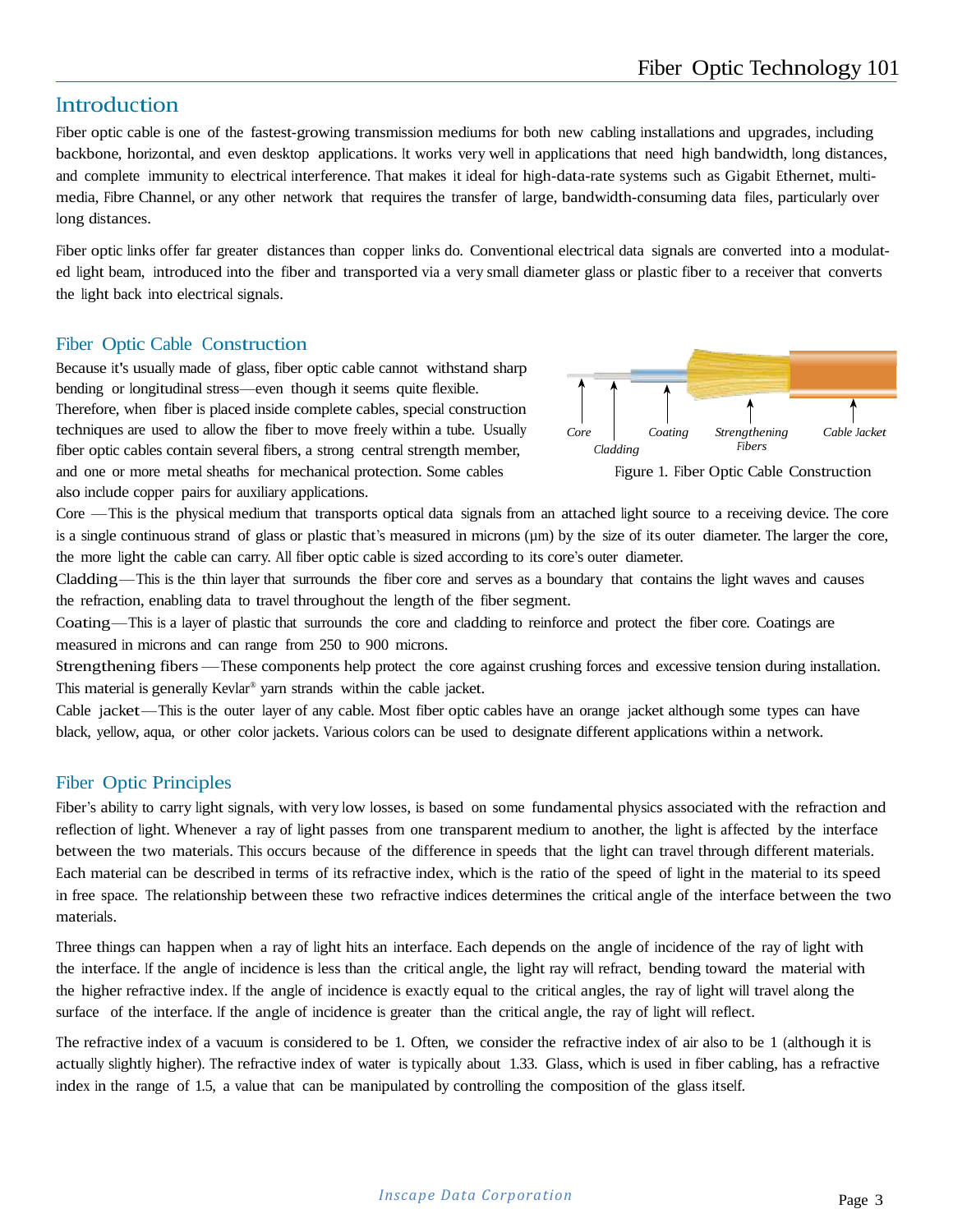#### Fiber Optic Characteristics

Optical fibers allow data signals to propagate through them by ensuring that the light signal enters the fiber at an angle greater than the critical angle of the interface between two types of glass. The center core is composed of very pure glass with a refractive index of 1.5. Core dimensions are usually in the range of 8 to 62.5 µm. The surrounding glass, called cladding, is a slightly less pure glass with a refractive index of 1.45. The diameter of the core and cladding together is in the range of 125 to 440 µm. Surrounding the cladding is a coating, strengthening fibers, and a jacket.



Figure 2. Light Traveling Through a Fiber

When light is introduced into the end of an optical fiber, any ray of light that hits the end of the fiber at an angle greater than the critical angle will propagate through the fiber. Each time it hits the interface between the core and the cladding it is reflected back into the fiber. The angle of acceptance for the fiber is determined by the critical angle of the interface. If this angle is rotated, a cone is generated. Any light falling on the end of the fiber within this cone of acceptance will travel through the fiber. Once the light is inside the fiber, it "bounces" through the core, reflecting inward each time it hits the interface.

Figure 2 illustrates how light rays travel through the fiber, reflecting off the interface. If the physical dimensions of the core are relatively large, individual rays of light will enter at slightly different angles and will reflect at different angles. Because they travel different paths through the fiber, the distance they travel also varies. As a result, they arrive at the receiver at different times. A pulse signal sent through the fiber will emerge wider than it was sent, deteriorating the quality of the signal. This is called modal dispersion.

Another effect that causes deterioration of the signal is chromatic dispersion. Chromatic dispersion is caused by light rays of different wavelengths traveling at different speeds through the fiber. When a series of pulses is sent through the fiber, modal and chromatic dispersion can eventually cause the pulse to merge into one long pulse and the data signal is lost.

Another characteristic of optical fiber is attenuation. Although the glass used in the core of optical fiber is extremely pure, it is not perfect. As a result, light can be absorbed within the cable. Other signal losses include bending and scattering losses as well as losses from poor connections. Connection losses can be caused by misalignment of the ends of the fiber or end surfaces that are not properly polished.

## Fiber Optic Ethernet Standards

10BASE-FL — 10-Mbps Ethernet over multimode fiber.

100BASE-SX — 100-Mbps Ethernet over 850-nm multimode fiber. Maximum length is 300 meters. Longer distances are possible with single-mode fiber. Backwards compatible with 10BASE-FL.

100BASE-FX — 100-Mbps Ethernet (Fast Ethernet) over 1300-nm multimode fiber. Maximum length is 400 meters for half-duplex connections (to ensure collisions are detected) or 2 kilometers for full-duplex. Longer distances are possible with single-mode fiber. Not backwards compatible with 10BASE-FL.

100BASE-BX — 100-Mbps Ethernet over single-mode fiber. Unlike 100BASE-FX, which uses a pair of fibers, 100BASE-BX uses a single strand of fiber and wavelength-division multiplexing, which splits the signal into transmit and receive wavelengths. The two wavelengths used for transmit and receive are either 1310 and 1550 nm or 1310 and 1490 nm. Distance is up to 10, 20, or 40 km.

1000BASE-SX — 1-Gbps Ethernet (Gigabit Ethernet) over 850-nm multimode fiber up to 550 meters, depending on the what micron cable is used.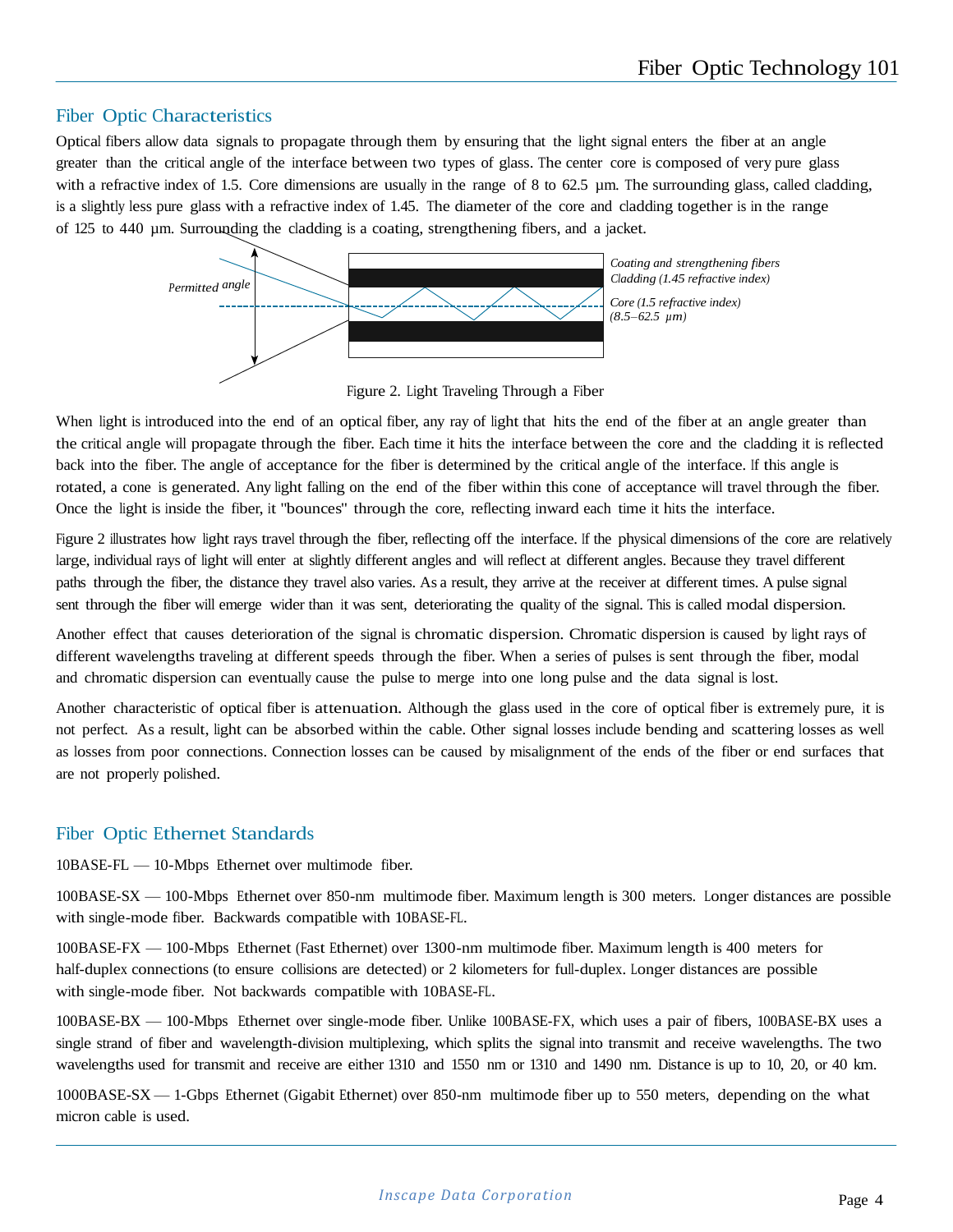1000BASE-LX — 1-Gbps Ethernet over 1300-nm multimode fiber up to 550 meters. Optimized for longer distances (up to 10 kilometers) over single-mode fiber.

1000BASE-LH — 1-Gbps Ethernet over single-mode fiber up to 100 kilometers.

10GBASE-SR — 10-Gbps Ethernet (10-Gigabit Ethernet) over 850-nm multimode fiber. It has a range between 26 and 82 meters, depending on whether you're using 50- or 62.5 micron cable. It also supports 300 meters over 2000 MHz/km multimode fiber.

10GBASE-LX4 — 10-Gbps Ethernet over 1300-nm multimode fiber. Uses wavelength-division multiplexing to support up to 300 meters over multimode cabling. Also supports 10 kilometers over single-mode fiber.

#### Buyer's Guide | Multimode Fiber Types and Standards

|                                                    |            |               |                                                             |                  | Bandwidth (MHz-km)      |        |                                                             |        |
|----------------------------------------------------|------------|---------------|-------------------------------------------------------------|------------------|-------------------------|--------|-------------------------------------------------------------|--------|
| <b>Industry Standards</b><br>ISO/IEC<br><b>IEC</b> |            | Fiber Type    | Attenuation <sup>(4)</sup> - Typical Cabled Max.<br>(dB/km) |                  | Overfilled Launch (OFL) |        | Effective Modal Bandwidth (EMB)<br>(also known as Laser BW) |        |
| 11801                                              | 60793-2-10 | TIA/EIA       | $(\mu m)$                                                   | $850 \text{ nm}$ | 1300 nm                 | 850 nm | 1300 nm                                                     | 850 nm |
| $OM1^{(1)}$                                        | Alb        | $492 - AAAAA$ | 62.5/125                                                    | 3.5              | 1.5                     | 200    | 500                                                         | __     |
| $OM2^{(2)}$                                        | A1a.1      | $492 - AAAAB$ | 50/125                                                      | 3.5              | 1.5                     | 500    | 500                                                         | $-$    |
| OM <sub>3</sub>                                    | A1a.2      | $492$ -AAAC   | 50/125                                                      | 3.5              | 1.5                     | 1500   | 500                                                         | 2000   |
| $OM4^{(3)}$                                        | A1a.3      | $492$ -AAAD   | 50/125                                                      | 3.5              | 1.5                     | 3500   | 500                                                         | 4700   |

ISO/IEC 11801 "Generic Cabling for Customer Premises"

IEC 60793-2-10 "Product Specifications - Sectional Specification for Category A1 Multimode Fibers"

TIA/EIA-492-AAAx "Detail Specification for Class 1a Graded-Index Multimode Optical Fibers"

(1) OM1 is typically a 62.5-um fiber, but can also be a 50-µm fiber.

(2) OM2 is typically a 50-um fiber, but can also be a  $62.5$ -µm fiber.

<sup>(3)</sup> OM4 was ratified by the IEEE in June 2010 and is the 802.ba 40G/100G Ethernet standard. It's for use up to 1000 meters for 1-GbE, 550 meters for 10-GbE, and 150 meters for 40-GbE and 100-GbE networks.

(4) The ISO/IEC 11801 standard stipulates maximum cable attenuation. The IEC and TIA fiber standards call for lower (and varied) bare fiber attenuation.

#### Multimode vs. Single-Mode Cable

#### Multimode, 50- and 62.5-micron cable

Multimode cable has a large-diameter core and multiple pathways of light. The two most commnon are 50 micron and 62.5 micron.

Multimode fiber optic cable can be used for most general data and voice fiber applications, such as bringing fiber to the desktop, adding segments to an existing network, and in smaller applications such as alarm systems. Both 50- and 62.5-micron cable feature the same cladding diameter of 125 microns, but 50-micron fiber

#### Buyer's Guide | Fiber Performance Standards

| Fiber Type              | Wavelength | Attenuation<br>$(dB/km)$ Max. | Bandwidth<br>(MHz/km) |
|-------------------------|------------|-------------------------------|-----------------------|
| Multimode               |            |                               |                       |
| 50-/125-Micron          | 850 nm     | 35                            | 500                   |
|                         | 1300 nm    | 15                            | 500                   |
| $62.5 - 125$ -Micron    | 850 nm     | 35                            | 160                   |
|                         | $1300$ nm  | 1.5                           | 500                   |
| Single-Mode 8–10-Micron |            |                               |                       |
| Premises                | 1310 nm    |                               |                       |
|                         | $1550$ nm  |                               |                       |
| <b>Outside Plant</b>    | $1310$ nm  | 0.5                           |                       |
|                         | $1550$ nm  | 0.5                           |                       |

cable features a smaller core (the light-carrying portion of the fiber). Also, both also use either LED or laser light sources.

Although both can be used in the same way, 50-micron cable is recommended for premise applications (backbone, horizontal, and intrabuilding connections) and should be considered for any new construction and installations. The big difference between the two is that 50-micron cable provides longer link lengths and/or higher speeds, particularly in the 850-nm wavelength.

#### Single-mode, 8–10-micron cable

Single-mode cable has a small 8–10-micron glass core and only one pathway of light. With only a single wavelength of light passing through its core, single-mode cable realigns the light toward the center of the core instead of simply bouncing it off the edge of the core as multimode does.

Single-mode cable provides 50 times more distance than multimode cable does. Consequently, single-mode cable is typically used in high-bandwidth applications and in long-haul network connections spread out over extended areas, including cable television and campus backbone applications. Telcos use it for connections between switching offices. Single-mode cable also provides higher bandwidth, so you can use a pair of single-mode fiber strands full-duplex for up to twice the throughput of multimode fiber.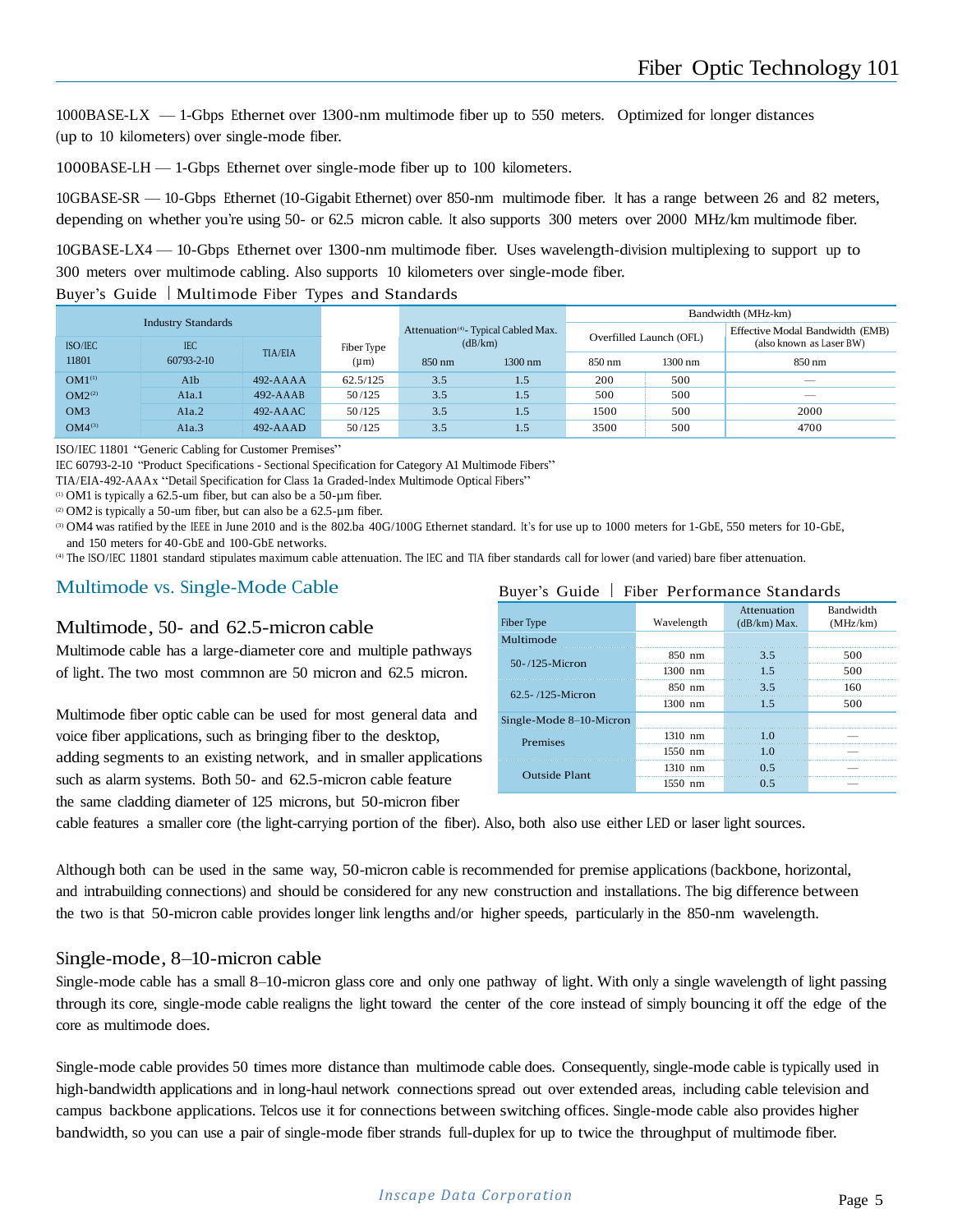

#### Simplex vs. duplex Patch cables

Multimode and single-mode patch cables can be simplex or duplex.

Simplex has one fiber, while duplex zipcord has two fibers joined with a thin web. Simplex (also known as single strand) and duplex zipcord cables are tight-buffered and jacketed, with Kevlar strength members.

Because simplex fiber optic cable consists of only one fiber link, you should use it for applications that only require one-way data transfer. For instance, an interstate trucking scale that sends the wieght of the truck to a monitoring station or an oil line monitor that sends data about oil flow to a central location.

Use duplex multimode or single-mode fiber optic cable for applications that require simultaneous, bidirectional data transfer. Workstations, fiber switches and servers, Ethernet switches, backbone ports, and similar hardware require duplex cable.

#### PVC (Riser) vs. Plenum-Rated

PVC cable (also called riser-rated cable even though not all PVC cable is riser-rated) features an outer polyvinyl chloride jacket that gives off toxic fumes when it burns. It can be used for horizontal and vertical runs, but only if the building features a contained ventilation system. Plenum can replace riser, but riser cannot be used in plenum spaces.

"Riser-rated" means that the jacket contains PVC. The cable carries a CMR (communications riser) rating and is not for use in plenums.

Plenum cable has a special coating, such as Teflon® FEP, which doesn't emit toxic fumes when it burns. A plenum is a space within the building designed for the movement of environmental air. In most office buildings, the space above the ceiling is used for the HVAC air return. If cable goes through that space, it must be "plenum-rated."

#### Distribution-Style vs. Breakout-Style

Distribution-style cables have several tight-buffered fibers bundled under the same jacket with Kevlar or fiberglass rod reinforcement. These cables are small in size and are used for short, dry conduit runs, in either riser or plenum applications. The fibers can be directly terminated, but because the fibers are not individually reinforced, these cables need to be broken out with a "breakout box" or terminated inside a patch panel or junction box.

Breakout-style cables are made of several simplex cables bundled together, making a strong design that is larger than distribution cables. Breakout cables are suitable for conduit runs and riser and plenum applications.

#### Indoor/Outdoor Cable

Indoor/outdoor cable uses dry-block technology to seal ruptures against moisture seepage and gel-filled buffer tubes to halt moisture migration. Comprised of a ripcord, core binder, a flame-retardant layer, overcoat, aramid yarn, and an outer jacket, it is designed for aerial, duct, tray, and riser applications.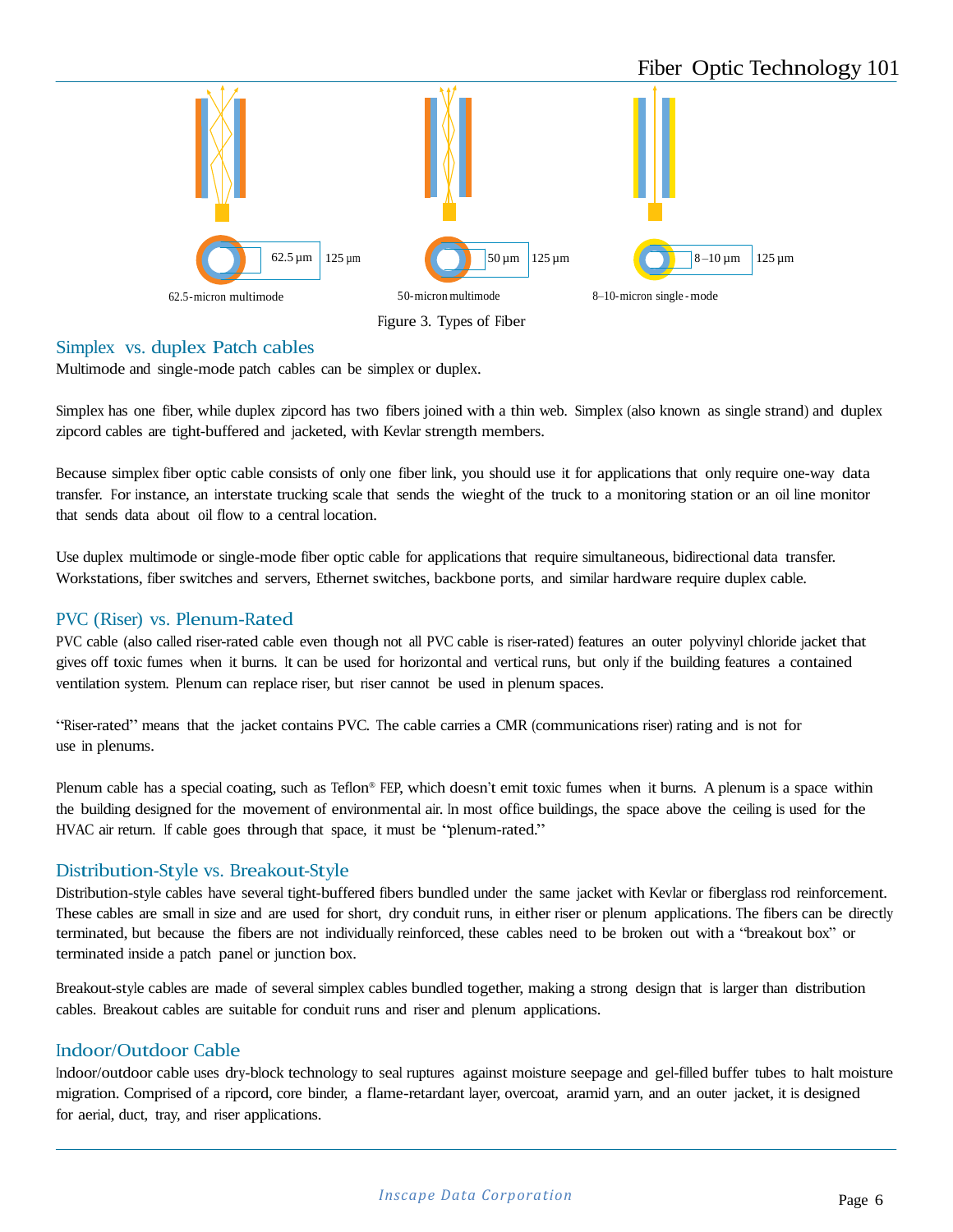#### Interlocking Armored Cable

This fiber cable is jacketed in aluminum interlocking armor so it can be run just about anywhere in a building. Ideal for harsh environments, it is rugged and rodent resistant. No conduit is needed, so it's a labor- and money-saving alternative to using innerducts for fiber cable runs.

Outside-plant cable is used in direct burials. It delivers optimum performance in extreme conditions and is terminated within 50 feet of a building entrance. It blocks water and is rodent resistant.

Interlocking armored cable is lightweight and flexible but also extraordinarily strong. It is ideal for out-of-the-way premise links.

#### Laser-Optimized 10-Gigabit Cable

Laser-optimized multimode fiber cable differs from standard multimode cable because it has graded refractive index profile fiber optic cable in each assembly. This means that the refractive index of the core glass decreases toward the outer cladding, so the paths of light towards the outer edge of the fiber travel quicker than the other paths. This increase in speed equalizes the travel time for both short and long light paths, ensuring accurate information transmission and receipt over much greater distances, up to 300 meters at 10 Gbps.

#### Loose-Tube vs. Tight-Buffered Fiber Optic Cable

There are two styles of fiber optic cable construction: loose tube and tight buffered. Both contain some type of strengthening member, such as aramid yarn, stainless steel wire strands, or even gel-filled sleeves. But each is designed for very different environments.

Loose-tube cable is specifically designed for harsh outdoor environments. It protects the fiber core, cladding, and coating by enclosing everything within semi-rigid protective sleeves or tubes. Many loose-tube cables also have a water-resistant gel that surrounds the fibers. This gel helps protect them from moisture, which makes loose-tube cable great for harsh, high-humidity environments where water or condensation can be a problem. The gel-filled tubes can also expand and contract with temperature changes.

But gel-filled loose-tube cable is not the best choice when cable needs to be routed around multiple bends, which is often true in indoor applications. Excess cable strain can force fibers to emerge from the gel.

Tight-buffered cable, in contrast, is optimized for indoor applications. Because it's sturdier than loose-tube cable, it's best suited for moderate-length LAN/WAN connections or long indoor runs. It's easier to install, as well, because there's no messy gel to clean up and it doesn't require a fan-out kit for splicing or termination. You can install connectors directly to each fiber.

#### The Ferrules: Ceramic or Composite?

As a general rule, use ceramic ferrules for critical network connections such as backbone cables or for connections that will be moved frequently, like those in wiring closets. Ceramic ferrules are more precisely molded and fit closer to the fiber, which gives the fiber optic cables a lower optical loss.

Use composite ferrules for connections that are less critical to the network's overall operation and less frequently moved. Like their ceramic counterparts, composite ferrules are characterized by low loss, good quality, and a long life. However, they are not as precisely molded and slightly easier to damage, so they aren't as well-suited for critical connections.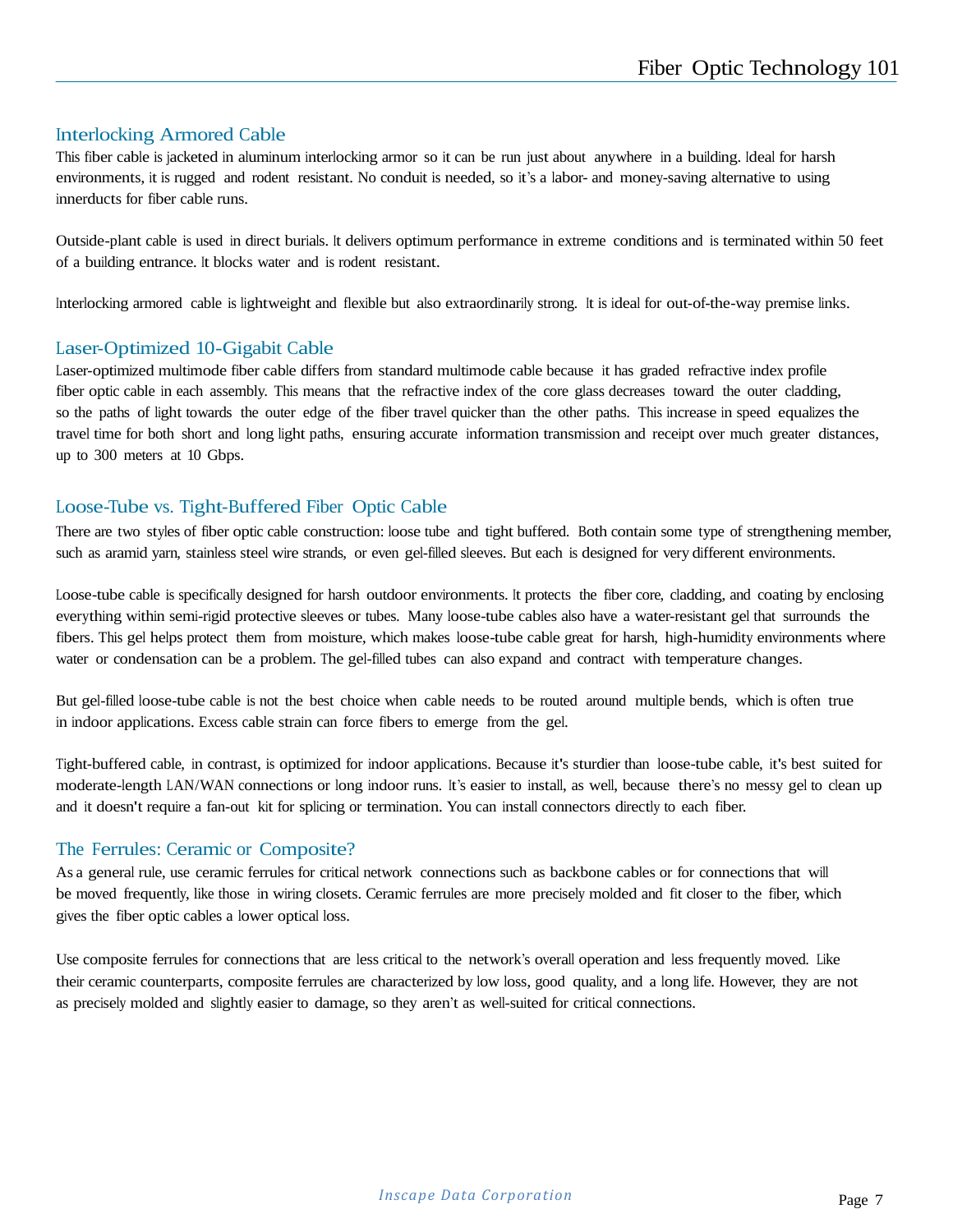## Signal Sources and Detectors

To use fiber optic cables for communications, electrical signals must be converted to light, transmitted, received, and converted back from light to electrical signals. This requires optical sources and detectors that can operate at the data rates of the communications system.

There are two main categories of optical signal sources—light emitting diodes and infrared laser diodes.

Light emitting diodes (Leds) are the lower-cost, lower-performance source. They're used in applications where lower data rates and/or shorter distances are acceptable. Infrared laser diodes operate at much higher speeds, dissipate higher power levels, and require temperature compensation or control to maintain specified performance levels. They are also more costly.

Signal detectors also fall into two main categories—PIN photodiodes and avalanche photodiodes.

Similar to sources, the two types provide much different cost/performance ratios. PIN photodiodes are more commonly used, especially in less stringent applications. Avalanche photodiodes, on the other hand, are very sensitive and can be used where longer distances and higher data rates are involved.

## Splicing and Terminating Optical Fibers

In practical situations, fiber optic cables exhibit signal power losses based on both the fiber and connections from the fiber to sensors or other fiber segments. Typically fiber losses run at about 10 decibels (dB) per kilometer.

Whenever a fiber must be terminated, the goal is to produce a perfectly transparent end to the fiber. The end-face should be square, clear, and physically mated to the receiving optical device. In some cases, cables are permanently joined by splicing or gluing the ends of the fiber together. Others mechanically align the fibers and use a transparent gel to couple the ends of the fiber together.

Early fiber optic connections involved cutting the fiber, epoxying a special connector, and polishing the end of the fiber. This operation required special tools and testing equipment to ensure a good connection. While this technique is still used, devices used to cleave, align, and join fibers have been improved and simplified. Connection losses vary, depending on the type of connection, but typically range from 0.2 to 1 dB.



*design.*

*applications.*

## Planning a Fiber Optic Link

*connector.*

*splicing.*

*connector.*

The most important consideration in planning a fiber optic link is the power budget specification of the devices being connected. This value tells you the amount of loss in dB that can be present in the link between the two devices before the units fail to perform properly. This value will include inline attenuation as well as connector loss.

Fiber attenuators are used with single-mode fiber optic devices and cable to filter the strength of the fiber optic signal. Depending on the type of attenuator attached to the devices at each end of the fiber optic cable, you can diminish the strength of the light signal a variable amount, measured in decibels (dB).

*it in high-density applications.*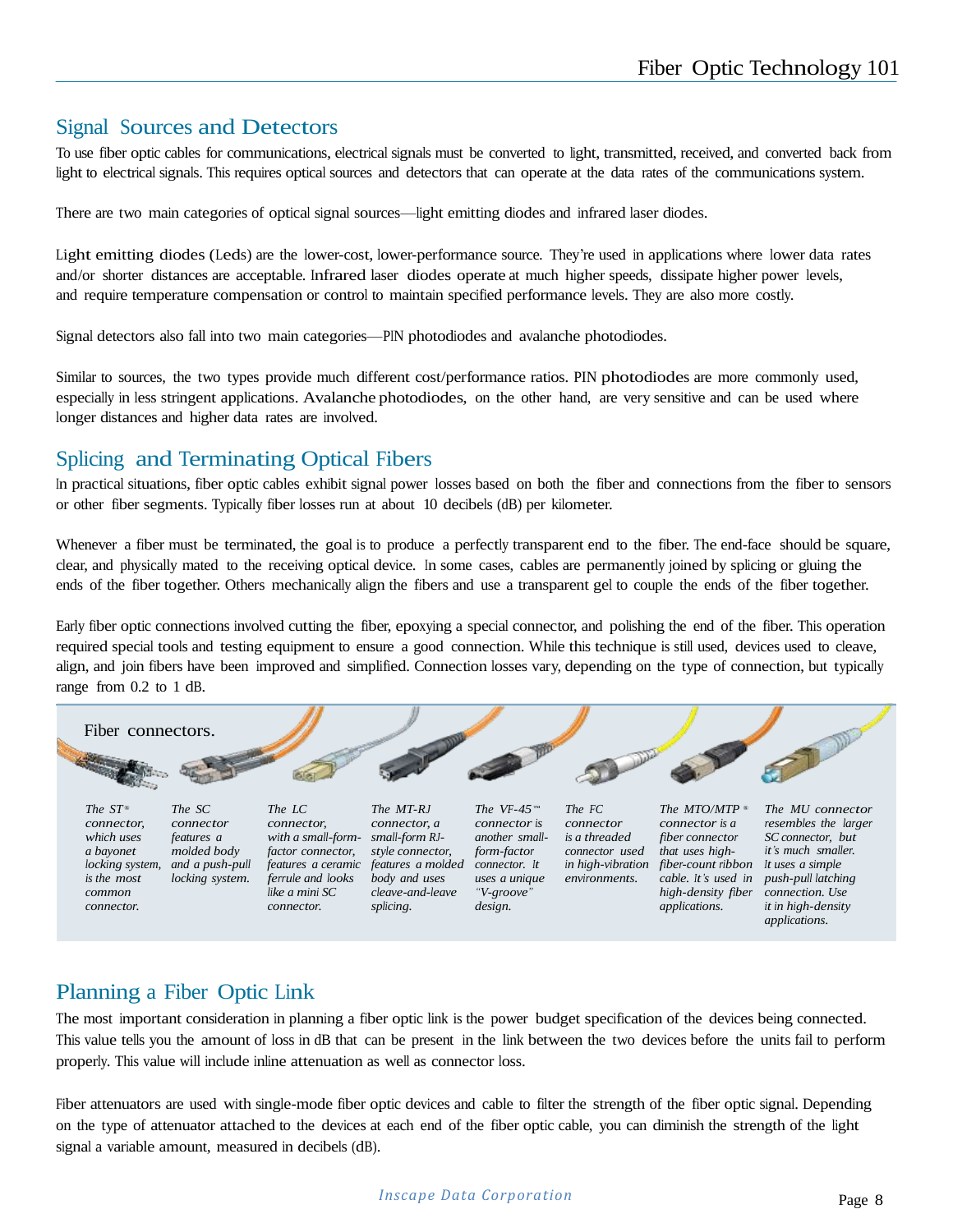Why would you want to filter the strength of the fiber optic signal? Single-mode fiber is designed to carry a fiber optic signal long distances—as much as 70 kilometers (or 43.4 miles). Fiber devices send this signal with great force to ensure that the signal, and your data, arrive at the other end intact.

But when two fiber devices connected with single-mode fiber cable are close to each other, the signal may be too strong. As a result, the light signal reflects back down the fiber cable. Data can be corrupted and transmissions can be faulty. A signal that is too strong can even damage the attached equipment.

Because it's probably not feasible to move your fiber equipment farther apart, the easiest solution is to attach an attenuator to each fiber device. Just as sunglasses filter the strength of sunlight, attenuators filter the strength of the light signal transmitted along singlemode fiber cable. Within the attenuator, there's doping that reduces the strength of the signal passing through the fiber connection and minute air gaps where the two fibers meet. Fiber grooves may also be intentionally misaligned by several microns—but only enough to slow the fiber optic signal to an acceptable rate as it travels down the cable.

Before selecting an attenuator, you need to check the type of adapter on your fiber devices. Attenuators typically fit into any patch panel equipped with FC, SC, or LC adapters that contain either PC or APC contacts. In addition to the type of adapter, you also need to determine the necessary attenuation value, such as 5 or 10 dB. This value varies, depending on the strength of fiber optic signal desired.

## Testing and Certifying Fiber Optic Cable

If you're accustomed to certifying copper cable, you'll be pleasantly surprised at how easy it is to certify fiber optic cable because it's immune to electrical interference. You only need to check a few measurements.

Attenuation (or decibel loss) —Measured in decibels/kilometer (dB/km), this is the decrease of signal strength as it travels through the fiber cable. Generally, attenuation problems are more common on multimode fiber optic cables.

Return loss—This is the amount of light reflected from the far end of the cable back to the source. The lower the number, the better. For example, a reading of -60 decibels is better than -20 decibels. Like attenuation, return loss is usually greater with multimode cable.

Graded refractive index—This measures how the light is sent down the fiber. This is commonly measured at wavelengths of 850 and 1300 nanometers. Compared to other operating frequencies, these two ranges yield the lowest intrinsic power loss. (NOTE: This is valid for multimode fiber only.)

Propagation delay—This is the time it takes a signal to travel from one point to another over a transmission channel.

Optical time-domain reflectometry (OTDR)—This enables you to isolate cable faults by transmitting high-frequency pulses onto a cable and examining their reflections along the cable. With OTDR, you can also determine the length of a fiber optic cable because the OTDR value includes the distance the optic signal travels.

There are many fiber optic testers on the market today. Basic fiber optic testers function by shining a light down one end of the cable. At the other end, there's a receiver calibrated to the strength of the light source. With this test, you can measure how much light is going to the other end of the cable. Generally these testers give you the results in dB lost, which you then compare to the loss budget. If the measured loss is less than the number calculated by your loss budget, your installation is good.

Newer fiber optic testers have an even broader range of capabilities. They can test both 850- and 1300-nanometer signals at the same time and can even check your cable for compliance with specific standards.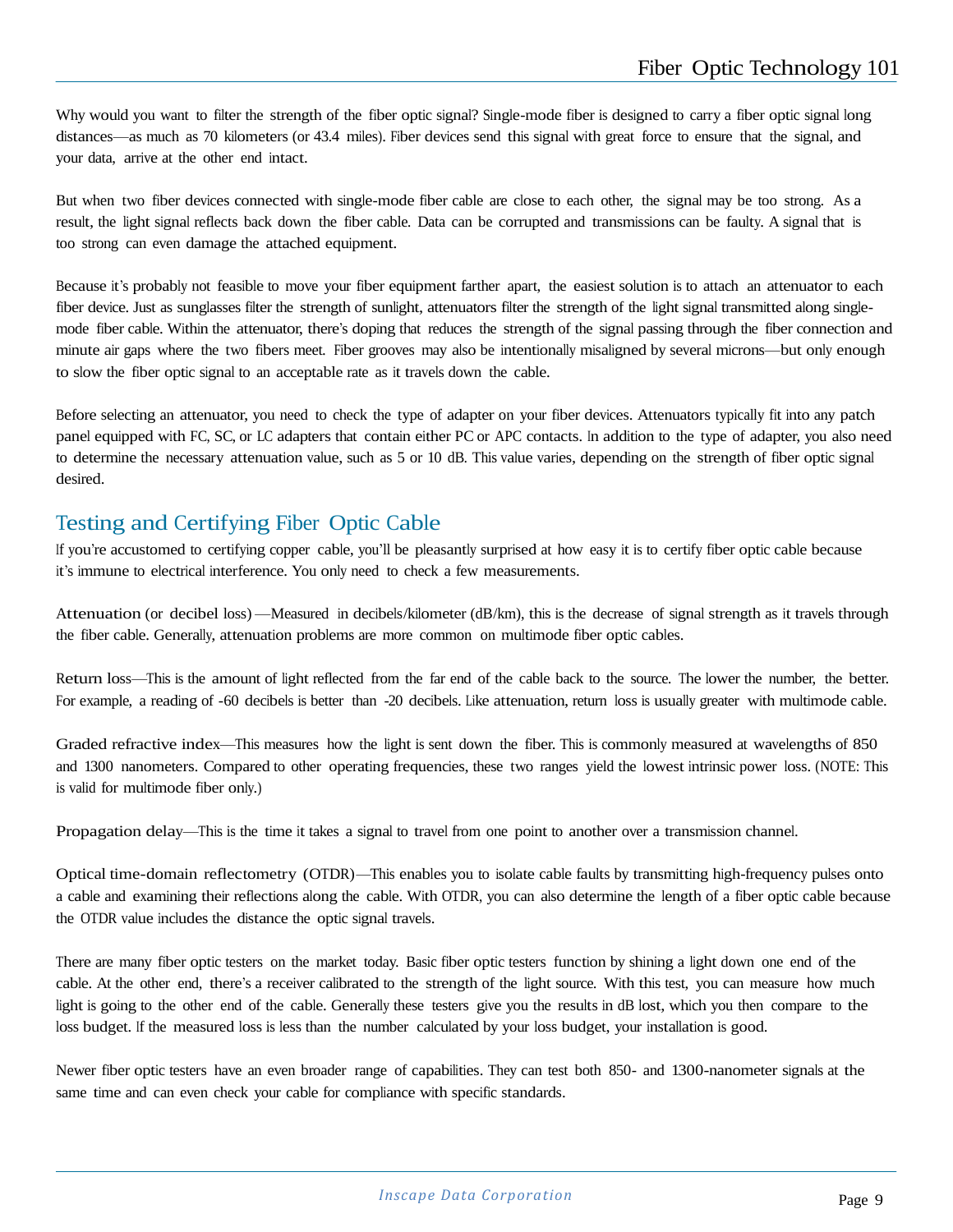## Precautions to Take When Using Fiber

A few properties particular to fiber optic cable can cause problems if you aren't careful during installation:

Intrinsic power loss —Asthe optic signal travels through the fiber core, the signal inevitably loses some speed through absorption, reflection, and scattering. This problem is easy to manage by making sure your splices are good and your connections are clean.

Microbending—Microbends are minute deviations in fiber caused by excessive bends, pinches, and kinks. Using cable with reinforcing fibers and other special manufacturing techniques minimizes this problem.

Connector loss —Connector loss occurs when two fiber segments are misaligned. This problem is commonly caused by poor splicing. Scratches and dirt introduced during the splicing process can also cause connector loss.

Coupling loss —Similar to connector loss, coupling loss results in reduced signal power and is from poorly terminated connector couplings. Remember to be careful and use common sense when installing fiber cable. Use clean components. Keep dirt and dust to a minimum. Don't pull the cable excessively or bend it too sharply around corners.

## Advantages of Fiber Optic Cables

#### Greater bandwidth

Fiber provides far greater bandwidth than copper and has standardized performance up to 10 Gbps. But fiber also gives network designers future-proofing insurance with speeds up to 40 Gbps or even 100 Gbps.

#### Low attenuation and greater distance

Because the fiber optic signal is made of light, very little signal loss occurs during transmission, and data can move at higher speeds and greater distances. Fiber does not have the 100-meter (328-ft.) distance limitation that unshielded twisted-pair copper without a booster does. Fiber distances can range from 300 meters (984.2 ft.) to 70 kilometers (24.8 mi.), depending on the style of cable, wavelength, and network. (Fiber distances are typically measured in metric units.) Because fiber signals need less boosting than copper ones do, the cable performs better. Note than single-mode cable offers far greater distance than either 62.5- or 50-micron multimode cable.

#### Immunity and reliability

Fiber provides extremely reliable data transmission. It's completely immune to many environmental factors that affect copper cable. Because the core is made of glass, which is an insulator, no electric current can flow through. It's immune to electromagnetic interference and radio-frequency interference (EMI/RFI), crosstalk, impedance problems, and more. You can run fiber next to industrial equipment without worry. Fiber is also less susceptible to temperature fluctuations than copper is, and it can be submerged in water. In addition, fiber optic cable can carry more information with greater fidelity than copper wire can. That's why telephone and CATV companies are converting to fiber.

#### Security

Your data is safe with fiber cable. It doesn't radiate signals and is extremely difficult to tap. If the cable is tapped, it's very easy to monitor because the cable leaks light, causing the entire system to fail. If an attempt is made to break the physical security of your fiber system, you'll know it. Fiber networks also enable you to put all your electronics and hardware in one central location, instead of having wiring closets with equipment throughout the building.

#### Design and installation

Fiber is lightweight, thin, and more durable than copper cable. Plus, fiber optic cable has pulling specifications that are up to 10 times greater than copper cable's. Its small size makes it easier to handle, and it takes up much less space in cabling ducts. Although fiber is still more difficult to terminate than copper, advancements in connectors are making termination easier. In addition, fiber is actually easier to test than copper cable.